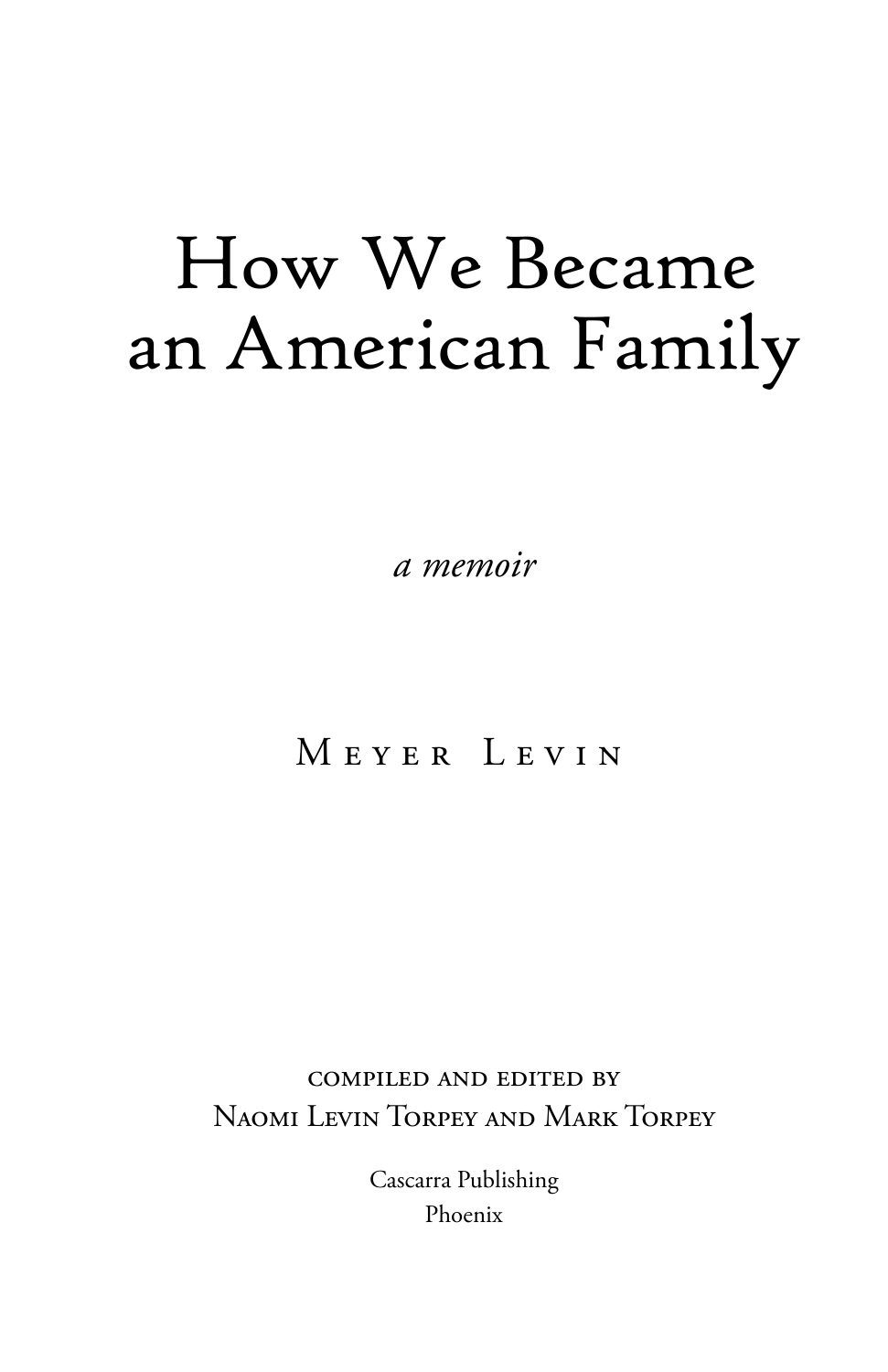## A Tribute to Joseph Litvin

1982

n Sunday, October 31, 1982, we said farewell to a great and lovable human being. More than a hundred cars and four times as many people formed a funeral procession, the likes of Which the Raphael-Sacks funeral home said farewell to a great and four times as many people formed a funeral procession, the likes combich the Raphael-Sacks funeral home said was the "first" in their history.

What kind of a man was Joe Litvin who could touch the hearts of so many? What kind of man goes through life earning the love and respect of all those he touched? How could a man, who belonged to the world, go through life and not have even one enemy? Those who knew Joe know that. Those of our B'nai B'rith Chaim Weizmann lodge who didn't have the pleasure of listening to Joe speak missed so much, for Joe was very ill the last four years.

Before any one of us began to realize how important the State of Israel was to us and how important it was that we help, Joe had an uphill struggle and, strange as it may seem, a lot of opposition to the sale of Israel bonds. But Joe could talk and move us to tears when it concerned Israel. His love for Israel was infectious. He was a great teacher. He taught us to love our new little homeland. The Israel Bond Program